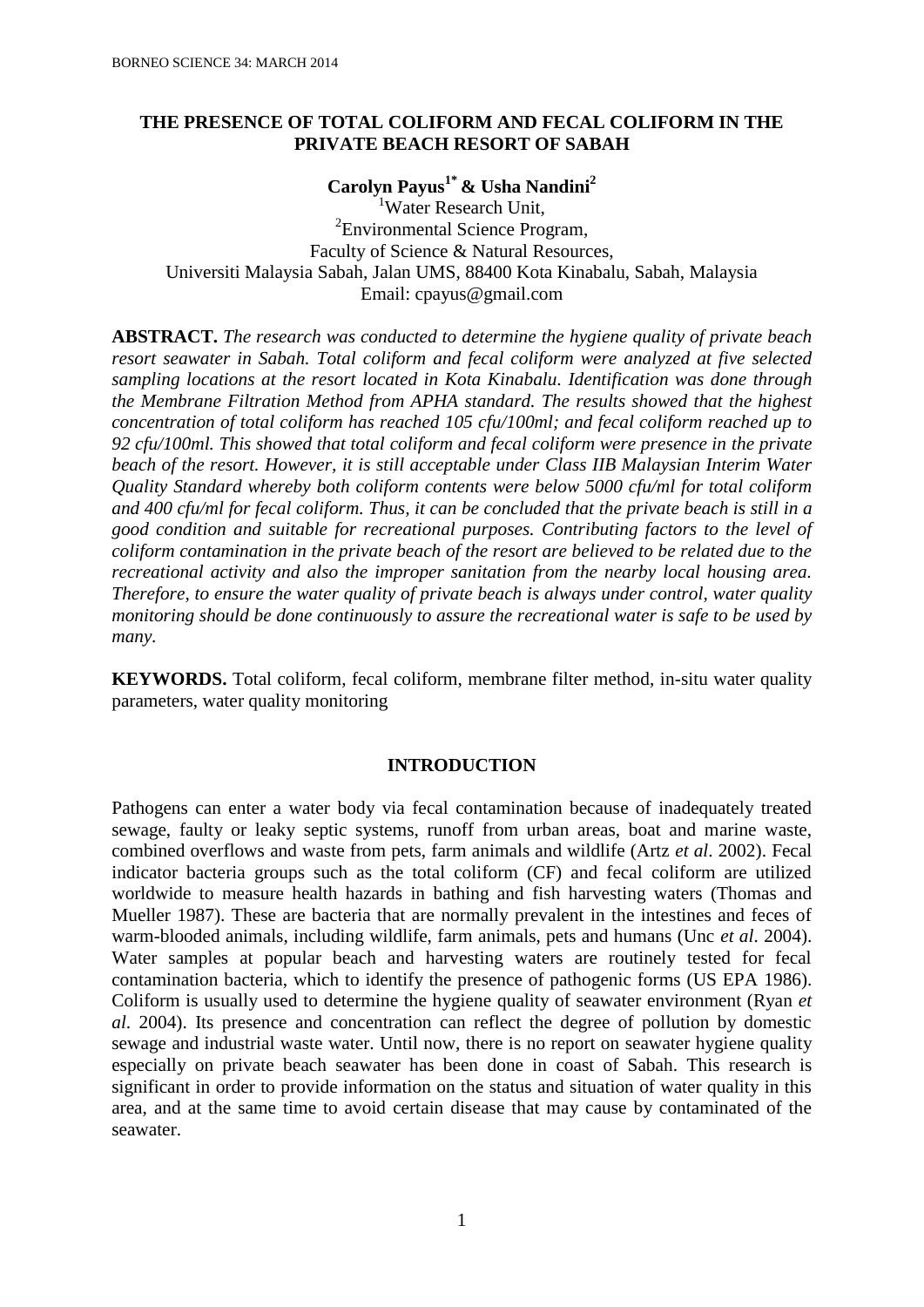## **MATERIALS AND METHODS**

There were five stations chosen for this study; Station 1, Station 2 and Station 3 which were located in Lagoon park of the resort, whereas Station 4 and Station 5 were at the resort beach area. The samples were taken from the stations to determine the difference and to see the effect of different stations on the bacterial count. The sampling process was done for four times each time sampling, and was taken on weekdays and weekends for comparisons. The method used in this identification of total coliform and fecal coliform from the coastal water was the membrane filter technique by APHA (1995) standard, which will gives a total coliform of (cfu) per 100 ml of the sample. The sample taken undergoes the membrane filter technique by the membrane filter unit which was wrapped with the aluminum foil and sterile. The membrane which was used for the filtration was placed on the MLS (Membrane Lauryl Sulphate) media culture on the Petri dish which was then put into sterile. Then, the Petri dish was incubated for approximately at the temperature of  $44^{\circ}C \pm 0.5^{\circ}C$  for fecal coliform analysis and  $37^{\circ}C \pm 0.5^{\circ}C$  for total coliform. After 24 hours, colonies with yellow colors were counted. Results were recorded as colony forming units (cfu) per 100 ml of sample (APHA 1995).

### **RESULTS AND DISCUSSIONS**

Figure 1 and Figure 2 below; show the results of bacterial count on total coliform and fecal coliform obtained using APHA Membrane Filter Technique. Based on the Water Quality Standards by the Malaysian Department of Environment (DOE), none of these monitored stations fulfilled the requirement of Class I quality with total coliform <10 cfu/100ml; fecal coliform<10 cfu/100ml. However, the private beach of the resort was classified here as Class IIB with total coliform <5000 cfu/100ml; fecal coliform <100 cfu/100ml; that is suitable for recreational use with body and physical contact, but not for drinking purposes.



**Figure 1. Total coliform at each sampling stations on weekends and weekdays.**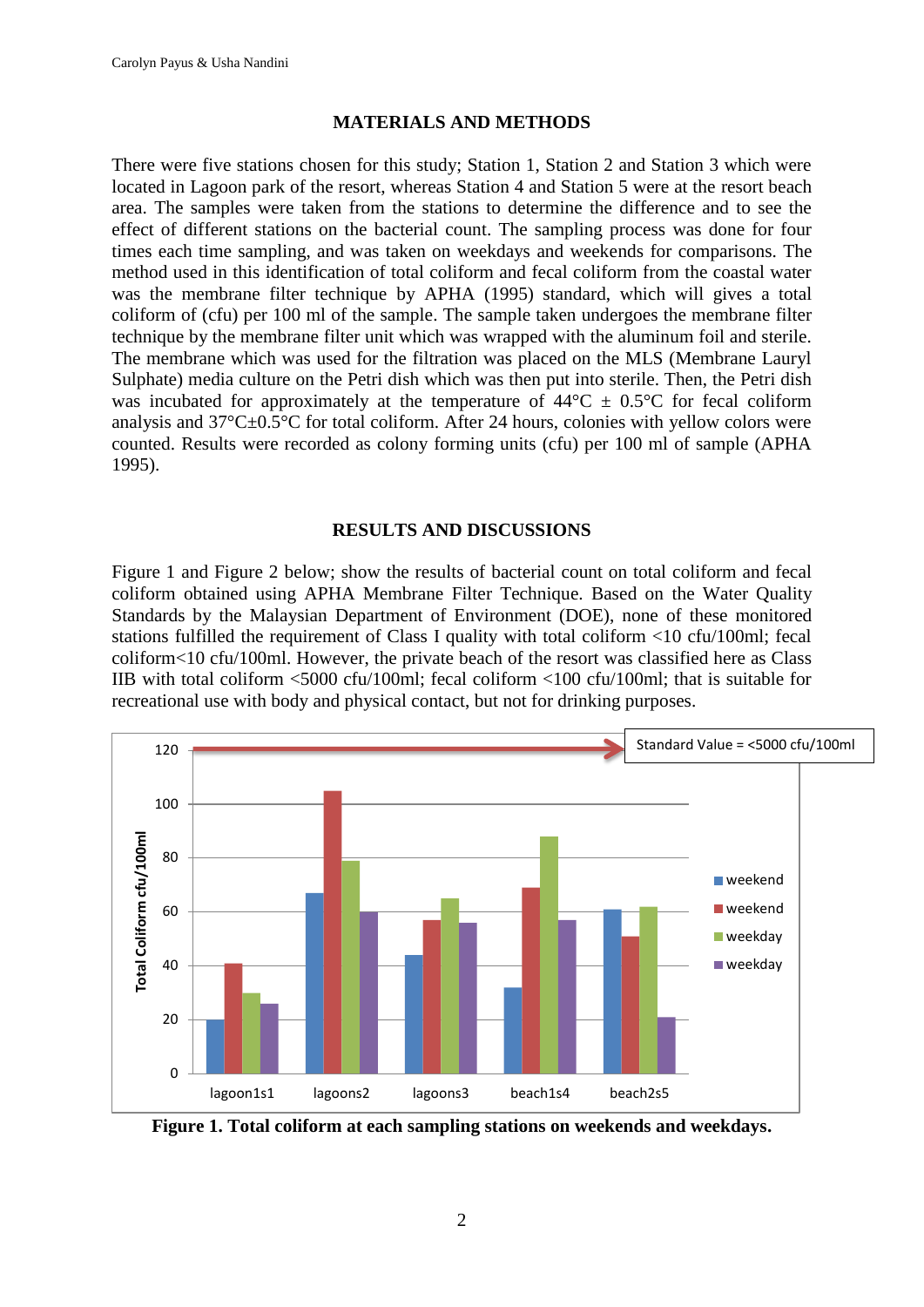

**Figure 2. Fecal coliform at each sampling stations on weekends and weekdays.**

From Figure 3, it shows that the highest reading of both coliforms content were obtained from Station 2 which was at the lagoon area with contaminations of 170 cfu/100ml on weekend by average value of 151 cfu/100ml coliforms and total of 604 cfu/100ml bacteria counts, followed by Station 4 beach area of the resort with 107 cfu/100ml average and total of 429 cfu/100ml bacteria counts, Station 3 lagoon site 98 cfu/100ml average, Station 5 beach site 86 cfu/100ml average and the lowest contamination recorded at Station 1 lagoon site with 50 cfu/100ml average and total of 200 cfu/100ml both coliform counts. Station 2 which was the lagoon area has the highest reading of bacterial count comparatively from all the other stations.

Based on the observation, there were more recreational activities, boating, horse riding takes place and more tourists goes for swimming activity at these area especially at Station 2. It implied that the recreational activities of the resort might greatly effect on the water hygiene quality because of both coliform counts relatively increased with the number of tourist at the resort. Study by Kaneko (1998) reported that one of the fecal coliform sources could be due to human recreational activity surround the resort. A number of bacterial, viral and other diseases can be contacted by man through exposure to sanitarysewage-polluted bathing-water or beach sand. The increasing use of the sea for recreation has led to major concern regarding to health hazard to both local and tourist populations. A number of microbiological and epidemiological studies have been carried out since 1953 in an attempt to define the levels of risk following exposure to different concentration of bacteria in bathing waters (Saliba & Helmer, 1990). Overall the results also showed that the lagoon area of the resort is more contaminated compare to the beach site.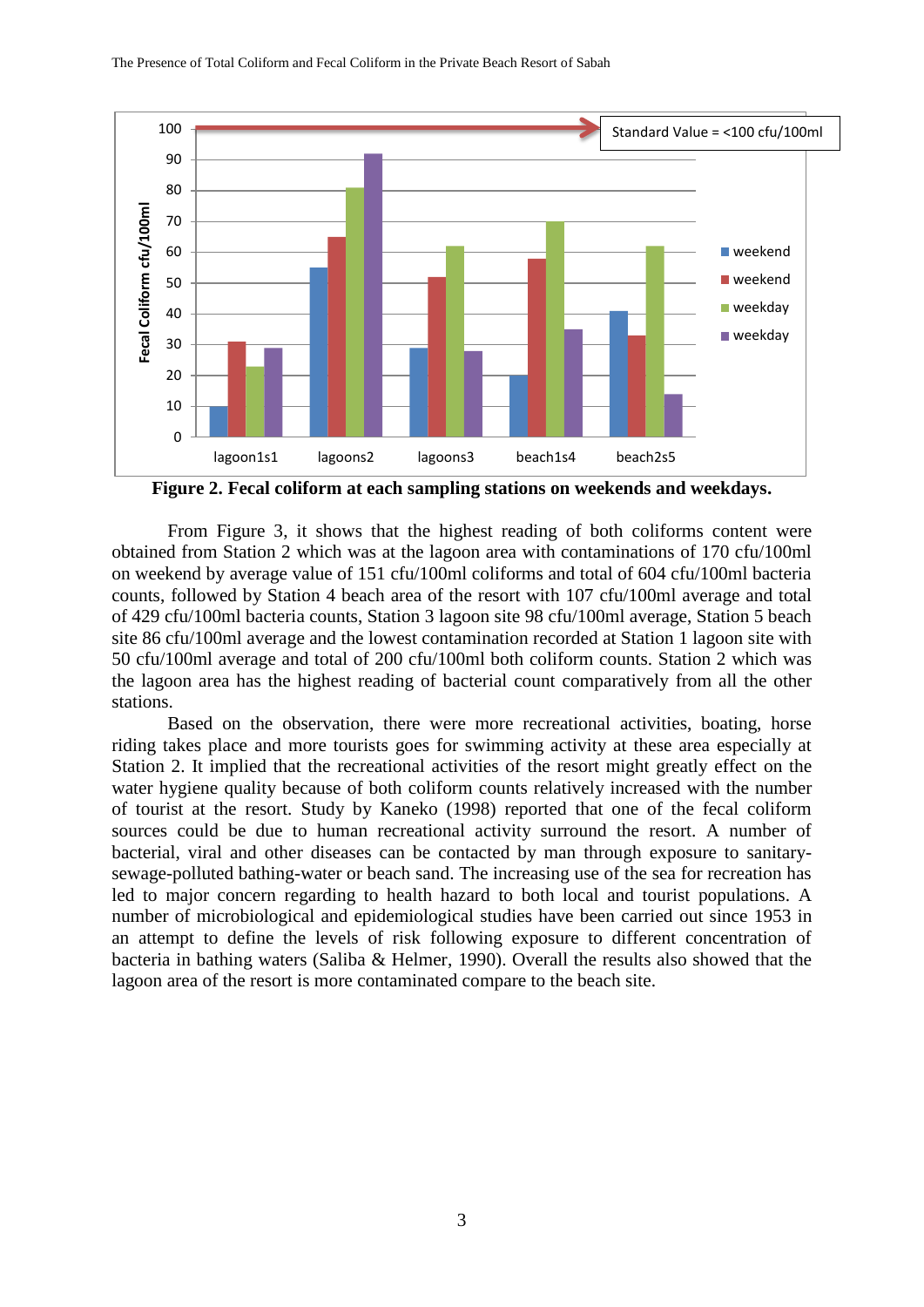

**Figure 3. Bacteria counts (total coliform and fecal coliform) for each sampling sites.**

One way anova test is done in this study in order to know the effect of sampling stations with the presence of coliform bacteria count. From the analysis, it was found that there are significant differences for the coliform count between the sampling stations and bacterial count where fecal coliform (F = 4.300;  $p < 0.016$ ) and for total coliform (F = 4.315;  $p < 0.016$ ). Therefore, this clearly shows that the sampling stations significantly have influence on the presence of the coliform bacteria count at the resort sites. It also shown in Figure 4 that the average coliform counts which were sampled on weekdays showed higher contamination with 52.0 cfu/ml average and by 52%, compare the result counts that were sampled on weekends which were 47.1 cfu/ml, by 48%. Although it was a weekdays, but the number of tourists and swimmers were high during that time as it was a school holiday terms, so the concentration of total coliform and fecal coliform may have increased rapidly at each station and affect the bacteria counts. This also may due to improper sanitation management in the nearby local housing area and sewage pipeline that connected to the private beach. Study by Crysup & Mott (2001) found that when higher number of swimmers in the beach waters it will increased the bacterial concentrations compare to lower water recreational activities.



**Figure 4. Bacteria counts obtained by weekends and weekdays.**